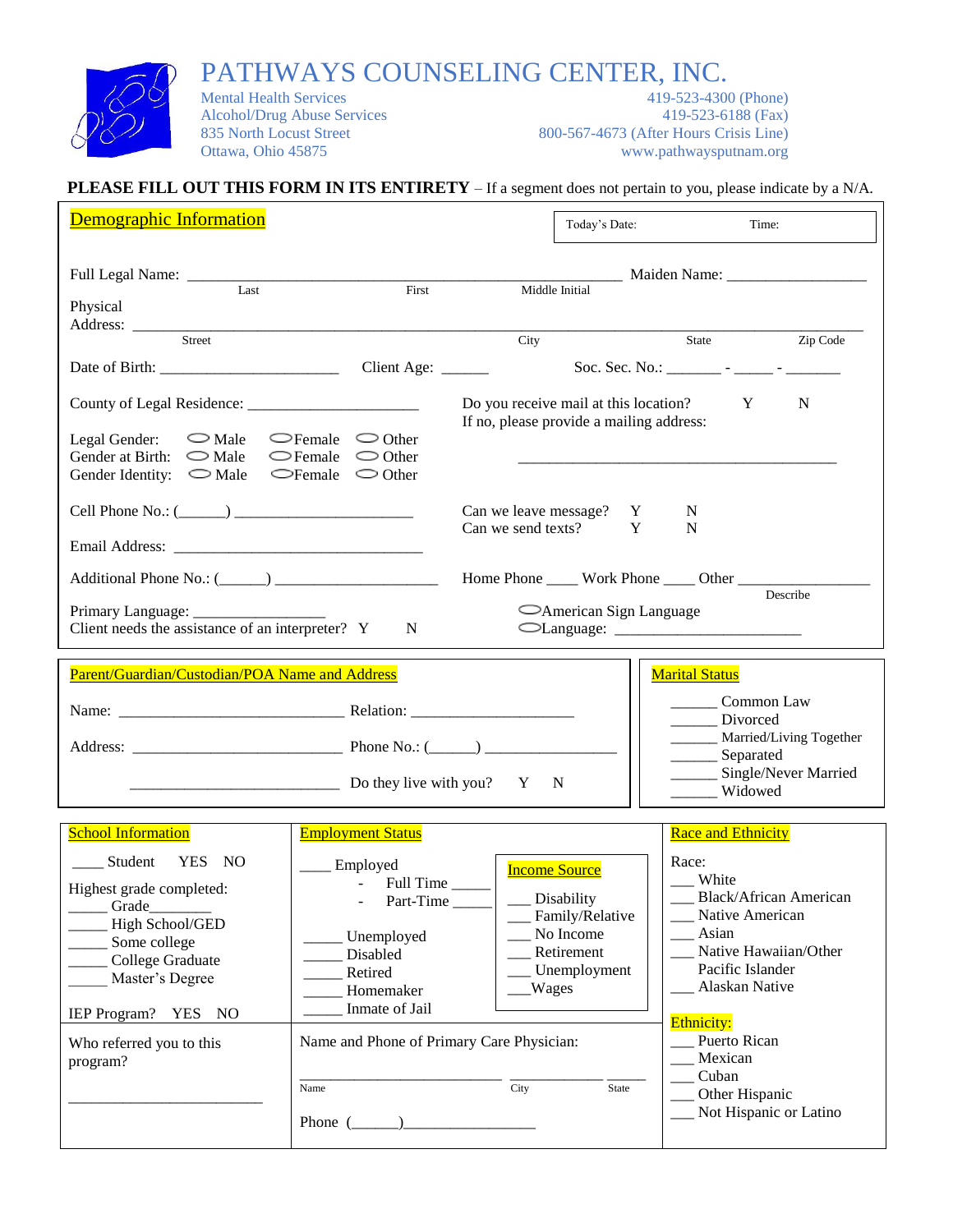| <b>EMERGENCY CONTACT Name and Phone Number</b>                                                                                                                                                                                                                                                                                                                                                                                  |                                                                                                                                                                                                                                                                    |                                         |             |                                                                                                                                                   |
|---------------------------------------------------------------------------------------------------------------------------------------------------------------------------------------------------------------------------------------------------------------------------------------------------------------------------------------------------------------------------------------------------------------------------------|--------------------------------------------------------------------------------------------------------------------------------------------------------------------------------------------------------------------------------------------------------------------|-----------------------------------------|-------------|---------------------------------------------------------------------------------------------------------------------------------------------------|
|                                                                                                                                                                                                                                                                                                                                                                                                                                 |                                                                                                                                                                                                                                                                    |                                         |             |                                                                                                                                                   |
| Phone No.: $(\_\_)$                                                                                                                                                                                                                                                                                                                                                                                                             | Can leave voicemail?                                                                                                                                                                                                                                               | Y                                       | N           |                                                                                                                                                   |
| Does client live with you?<br>$Y \tN$                                                                                                                                                                                                                                                                                                                                                                                           | Can text message?                                                                                                                                                                                                                                                  | Y                                       | $\mathbf N$ |                                                                                                                                                   |
| <b>Household Information</b><br>Total monthly household income \$<br>We simply ask this question to better serve our clients with their insurance/client fees. If you feel you need<br>assistance, please ask to schedule an appointment with our Financial Advisor.<br>Number of persons living in the household: ________<br><b>Insurance Information</b><br>I currently have (check all that apply):<br>Medicaid<br>Medicare | the control of the control of the control of the control of the control of the control of the control of the control of the control of the control of the control of the control of the control of the control of the control<br>Private Insurance<br>No Insurance |                                         |             | <b>Veteran Status</b><br>Active<br>$\_$ AWOL<br>Dishonorably Discharged<br>__ Honorably Discharged<br><b>Medical Discharge</b><br>None<br>Retired |
| What brought you to seek treatment at Pathways?                                                                                                                                                                                                                                                                                                                                                                                 |                                                                                                                                                                                                                                                                    |                                         |             |                                                                                                                                                   |
| Household Members (other than yourself)                                                                                                                                                                                                                                                                                                                                                                                         |                                                                                                                                                                                                                                                                    |                                         |             | Treatment in Lieu: ___ Yes __ No<br>Child's date of birth or<br>start date of living together                                                     |
| Name:                                                                                                                                                                                                                                                                                                                                                                                                                           | Relationship:                                                                                                                                                                                                                                                      |                                         |             | Date:                                                                                                                                             |
| Name:<br><u> 2008 - Jan Barnett, fransk politik (d. 1888)</u>                                                                                                                                                                                                                                                                                                                                                                   | Relationship:                                                                                                                                                                                                                                                      |                                         |             | Date:                                                                                                                                             |
| Name:                                                                                                                                                                                                                                                                                                                                                                                                                           | Relationship:                                                                                                                                                                                                                                                      |                                         |             | Date:                                                                                                                                             |
|                                                                                                                                                                                                                                                                                                                                                                                                                                 | Relationship:                                                                                                                                                                                                                                                      |                                         |             | Date:                                                                                                                                             |
|                                                                                                                                                                                                                                                                                                                                                                                                                                 | Relationship:                                                                                                                                                                                                                                                      | and the state of the state of the state |             | Date:                                                                                                                                             |
| Name:                                                                                                                                                                                                                                                                                                                                                                                                                           | Relationship:                                                                                                                                                                                                                                                      | <u> 1980 - Andrea Stationer (d. 19</u>  |             | Date:                                                                                                                                             |
| <b>Height and Weight</b><br>Height:<br>If yes, by how much?<br>Weight:<br>If yes, how much (plus or minus)?                                                                                                                                                                                                                                                                                                                     | If a client is a child, has their height changed considerably in the past year? $\Box$ Yes $\Box$ No<br>Has the client's weight changed considerably in the past year?                                                                                             |                                         |             | Yes<br>No                                                                                                                                         |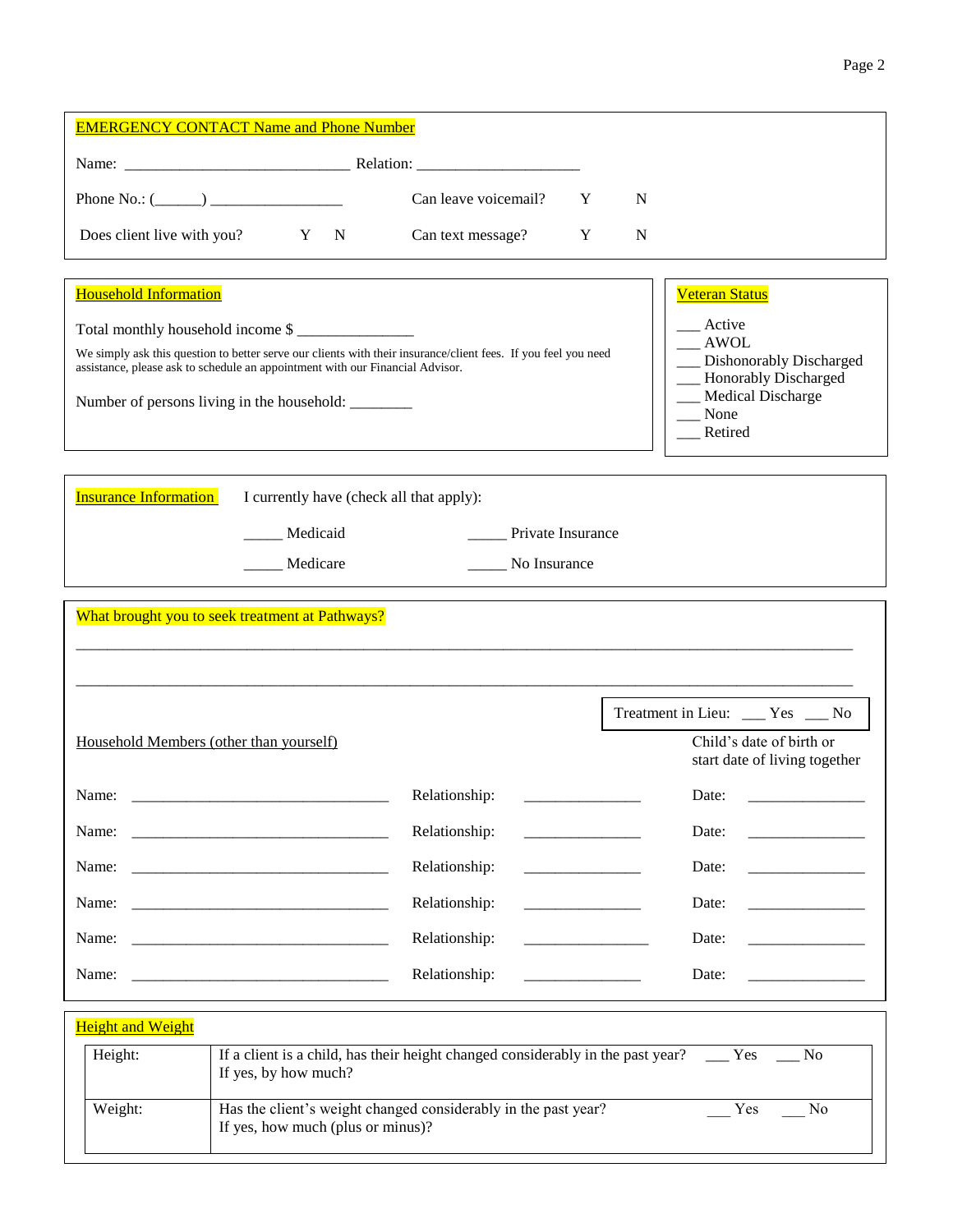| Current list of medications and dosage including any over-the-counter medications:                                                |                                                                                                |
|-----------------------------------------------------------------------------------------------------------------------------------|------------------------------------------------------------------------------------------------|
|                                                                                                                                   |                                                                                                |
|                                                                                                                                   |                                                                                                |
|                                                                                                                                   |                                                                                                |
| <b>Past Outpatient Treatment:</b>                                                                                                 |                                                                                                |
|                                                                                                                                   |                                                                                                |
|                                                                                                                                   |                                                                                                |
|                                                                                                                                   |                                                                                                |
| Past Psychiatric Hospitalizations:                                                                                                |                                                                                                |
|                                                                                                                                   |                                                                                                |
|                                                                                                                                   |                                                                                                |
|                                                                                                                                   |                                                                                                |
| For Females Only:                                                                                                                 |                                                                                                |
| Are you currently pregnant?                                                                                                       | $N0$ $Yes$                                                                                     |
| If yes, are you receiving pre-natal healthcare?                                                                                   | $\frac{1}{\sqrt{1-\frac{1}{2}}}$ No $\frac{1}{\sqrt{1-\frac{1}{2}}}$ Yes                       |
| Date of your last menstrual period:                                                                                               | $\frac{\frac{1}{2}}{\frac{1}{2}}$                                                              |
| Any significant pregnancy history?                                                                                                | $\frac{1}{\sqrt{1-\frac{1}{2}}}\text{No}$ $\frac{1}{\sqrt{1-\frac{1}{2}}\text{Yes}}$ , explain |
| <u> 1989 - Johann Stein, marwolaethau a bhann an t-Amhair an t-Amhair an t-Amhair an t-Amhair an t-Amhair an t-A</u>              |                                                                                                |
| <b>Nutritional Screening</b>                                                                                                      |                                                                                                |
| No Problems<br>Eating:                                                                                                            | Drinking:<br>Appetite:                                                                         |
| $\frac{1}{2}$ More                                                                                                                | Increased<br><sub>___</sub> More<br>Less                                                       |
| $\_\_\_\$ Less<br>__ Not Eating                                                                                                   | __ Decreased<br>__ Takes liquids only                                                          |
| $\circ$ Vomiting<br><b>Nausea</b>                                                                                                 | $\sim$ Trouble Chewing or Swallowing                                                           |
|                                                                                                                                   |                                                                                                |
|                                                                                                                                   |                                                                                                |
|                                                                                                                                   |                                                                                                |
| No<br>Past<br>Now                                                                                                                 | $_{\rm No}$<br>Past<br>Now<br>$_{\rm No}$<br>Past<br>Now                                       |
| Use<br>Use<br>Use                                                                                                                 | Use<br>Use<br>Use<br>Use<br>Use<br>Use                                                         |
| Sleep Medication<br>Alcohol/Beer/Wine                                                                                             | Cocaine/Crack                                                                                  |
| Tranquilizers<br>Marijuana                                                                                                        | Heroin                                                                                         |
| <b>Substance Use History and Current Use</b> – please check all that apply<br>Hashish<br>Hallucinogens<br>Stimulants<br>Inhalants | Pain Medication<br>Other:                                                                      |
|                                                                                                                                   |                                                                                                |
| Caffeine Use? ____ Yes ___ No<br>Tobacco Use? ____ Yes ___ No                                                                     | $\text{How much?}\_\_\text{Packs, etc. per week.}$                                             |